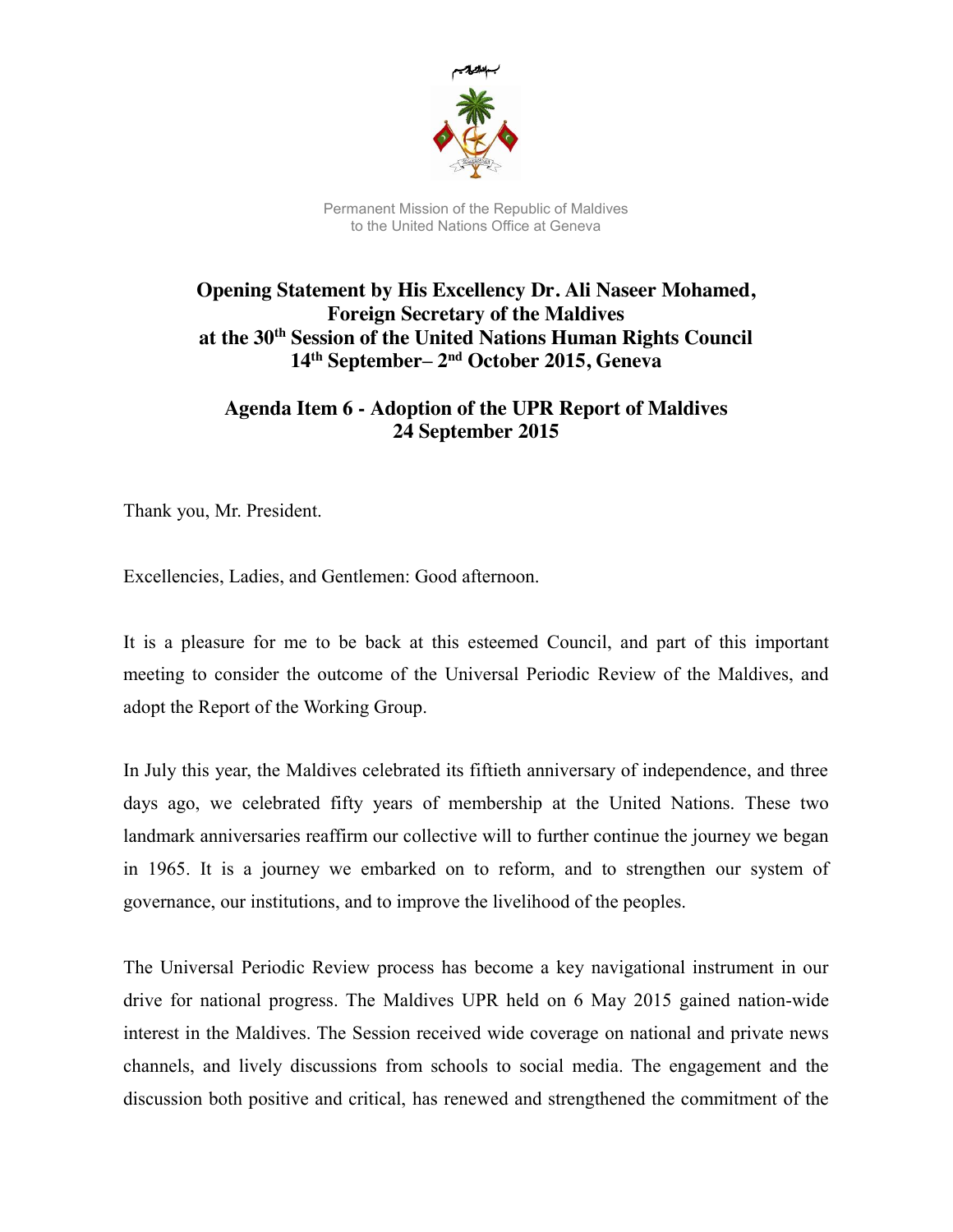

Government to this process and its core guiding principles: universality, inclusivity, and transparency. It has reaffirmed our belief in the process's potential to contribute to the positive and sustainable development of the country.

## Mr. President

At the Maldives UPR, we received two hundred and fifty eight recommendations from one hundred and two States. After a careful consideration, the Government of Maldives has accepted one hundred and ninety eight recommendations, and rejected sixty. For a small nation with very limited resources, we hope you appreciate how ambitious we are. But we have never shied away from a challenge: as we said in our closing remarks to this Council on 8 May 2015, for us, "small" is neither insignificant not unimportant; . . . small means striving to achieve higher, and dreaming big".

## Mr President

I will now highlight some of the developments on human rights that have taken place in the past four months. The Health Services Bill, the Sports Bill, National Integrity Commission Bill, and the Disaster Management Bill have been ratified.

The New Penal Code has come into effect on 16 July 2015, after a comprehensive roll-out and sensitisation programme was conducted to familiarise the relevant stakeholders with the sweeping changes. Many amendments to legislations have also been ratified, in order to comply with the Constitution of 2008 and the new penal code. These legislative reforms have contributed to the strengthening of the legislative framework around a holistic approach to the promotion and protection of human rights in the Maldives.

On the socio-economic front, the Government has committed to provide 24-hour electricity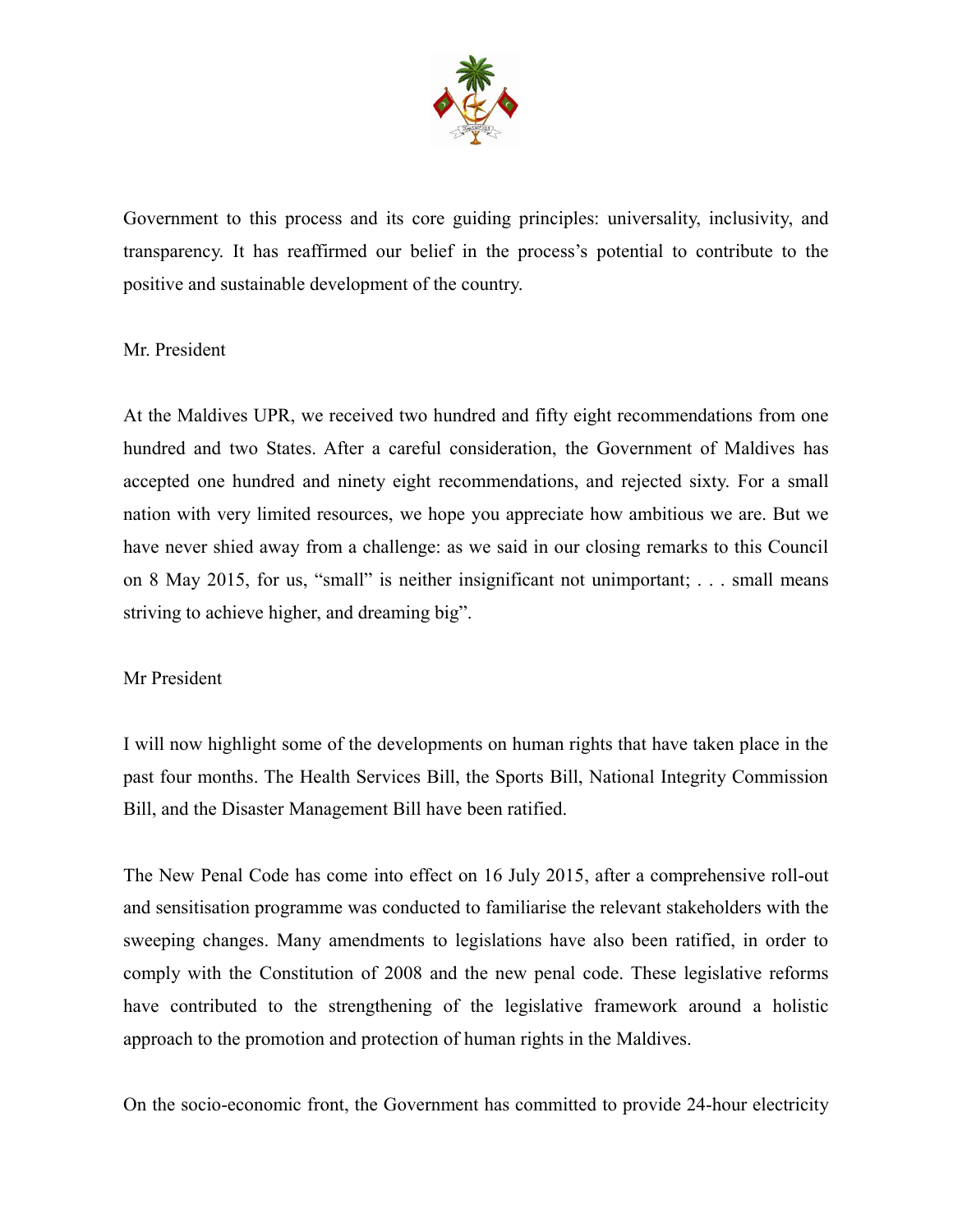

to all inhabited islands before 2018, a right enshrined in our Constitution. We have also introduced the concept of "Smart city" to the Maldives, and begun efforts to develop a youth city, to cater to the nearly fifty percent of the population that are below the age of twenty-five. In August 2015, the Government has also introduced Islamic Financing loan programme 'faseyha madhadhu', which would benefit the small and medium enterprises.

On 17 August 2015, the President, on the approval of the Parliament, appointed three new members to the Human Rights Commission of the Maldives to replace the members whose terms completed. The process of appointment was publicly announced and transparently conducted. Members have also been appointed to the Public Service Media Governing Board, further enhancing the freedom of expression guaranteed by the Constitution.

## Mr President:

Let me now turn to the recommendations we received from Member States. As we have stated at the UPR Working Group, for over eight hundred years, Maldivians have embraced and maintained our Islamic values. Islam forms the basis of our Constitution, and all our laws. Any efforts to introduce practices contrary to the values of Islam, will not be entertained by the people of Maldives. Of the sixty recommendations the Government has rejected, and thus taken note of, are mostly those that contradict with the Islamic faith and our Constitution. The people of Maldives, through a democratic process, have rejected freedom of religion, LGBT, and non-traditional forms of family. However, as previously stated, non-Maldivians are allowed to practice their own faith in private. We have also provided explanations on the recommendations in the Addendum submitted to the Council.

The Government has developed a comprehensive strategy for implementing the one hundred and ninety eight recommendations we have accepted. Under the guidance of President Abdulla Yameen Abdul Gayoom, the Ministry of Foreign Affairs will continue to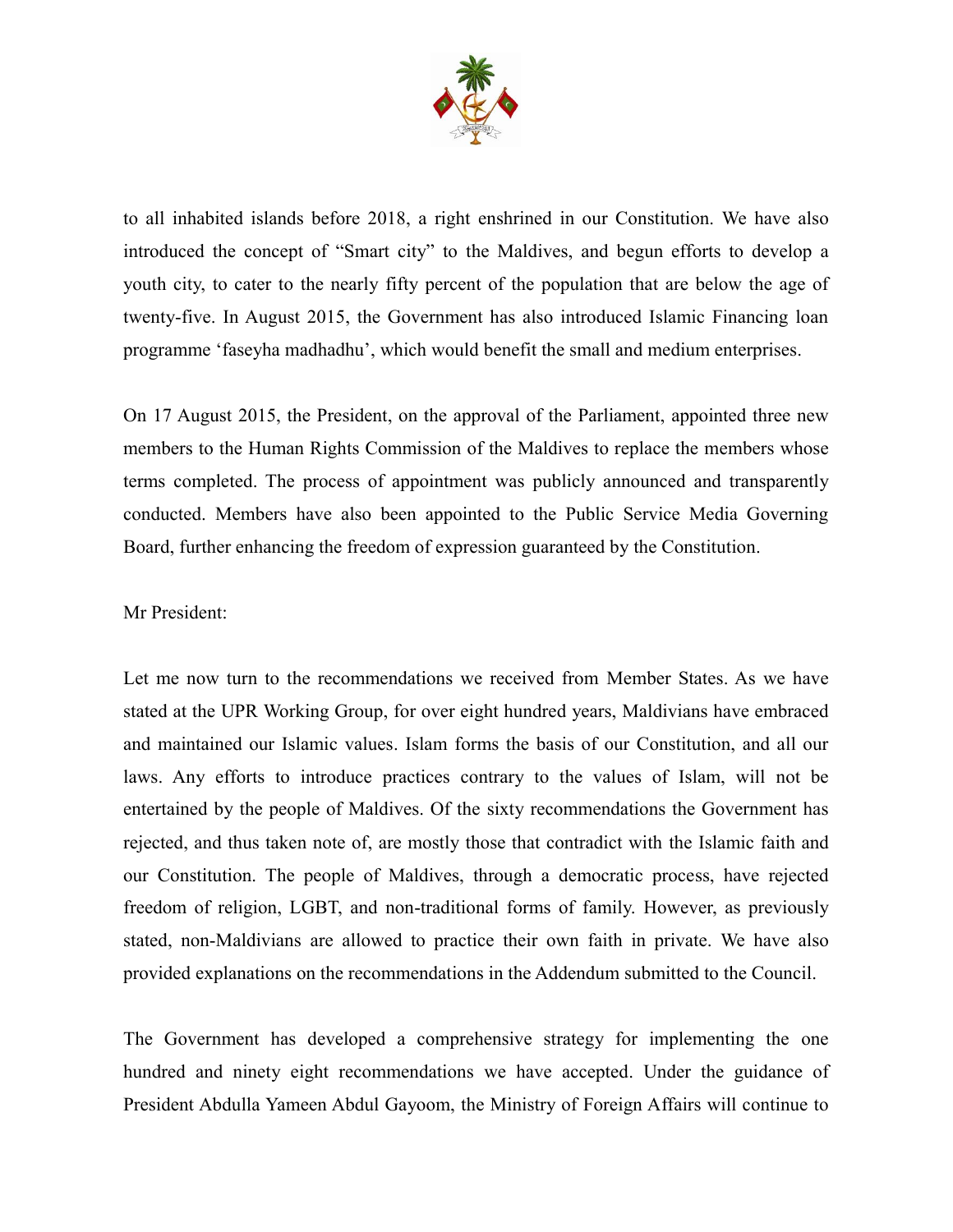

be the principal agency coordinating the implementation of the recommendations. And we have already started the consultations. Following informal meetings, the reconstituted Standing Committee of the UPR has held its first formal meeting on 20 August 2015. The new Standing Committee has 8 members from the Government, and 4 members from civil society organisations. We have taken a results-based approach in implementing the recommendations by identifying measurable and verifiable benchmarks.

President Yameen's Government believes that human rights are not only about international instruments or pieces of law. Human rights is as much about cultivating respect, nurturing belief, and in making human rights a way of life. To promote these values, the Government will continue its efforts to provide human rights education.

Mr President,

For a Small Island Developing State, with numerous challenges such as lack of expertise, capacity, technical and financial limitations, we remain constrained in our efforts to achieve the legislative reforms needed, at the pace we want.

New legislations such as the Gender Equality Bill will be presented to the next Parliament session, and there are many others in the pipeline. The adverse impacts of climate change is, and will undoubtedly pose new challenges to the realisation of the human rights of our small population, scattered over a large expanse of the ocean. Similar to many other countries, our societies have not been immune to the waves of drug abuse and radical extremism spreading across the globe.

We have been very forthcoming about our limitations. We have exercised maximum transparency in highlighting the challenges we encounter. We have never claimed we are perfect. And indeed, no country can legitimately claim to have a perfect record.